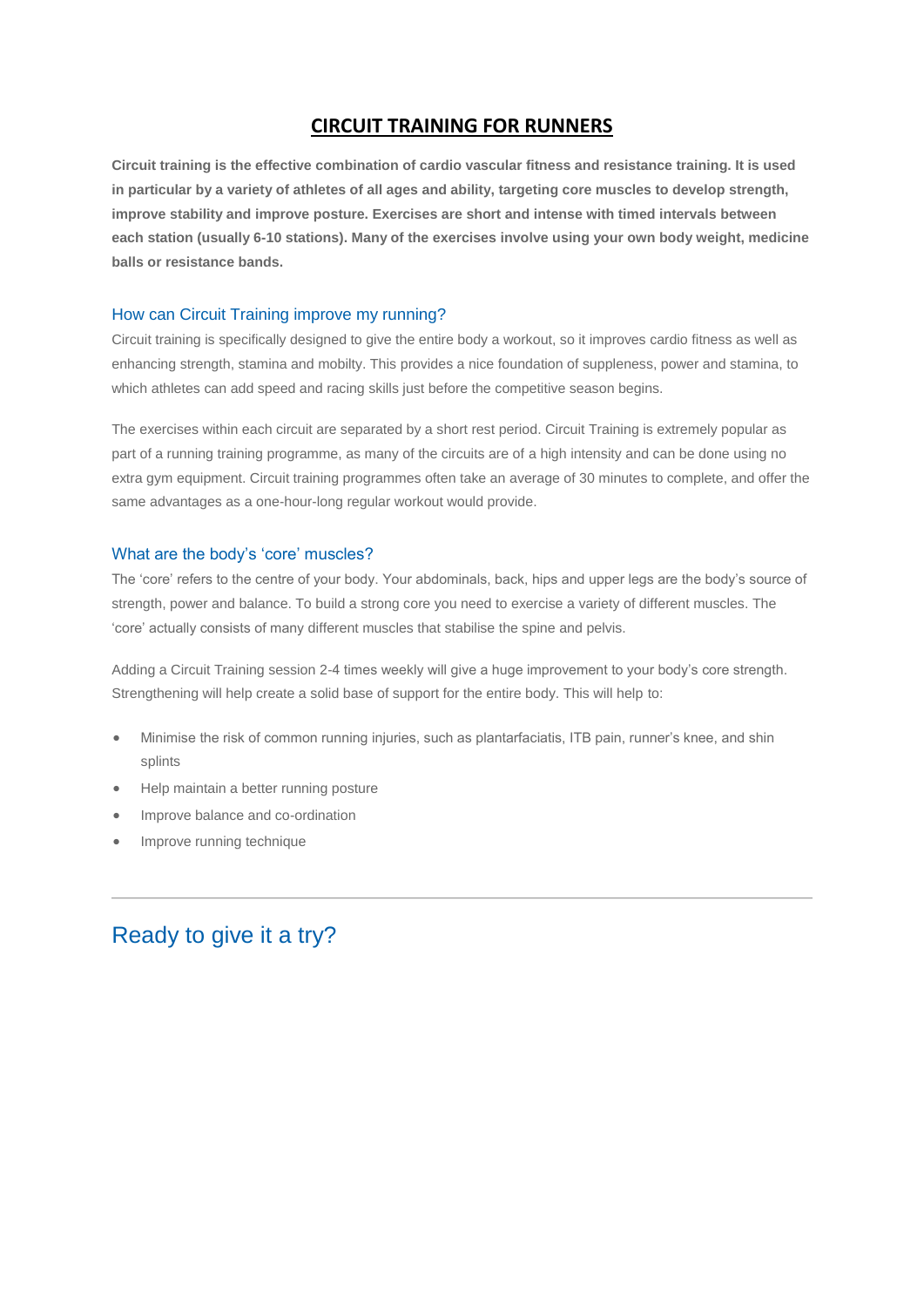

**[F](http://run.runandbecome.com/wp-content/uploads/2012/10/0312-circuit-training-2.jpg)or maximum benefit, circuit training exercises should be** 

**performed one after the other with as little rest as possible. Here are three types of training programme designed to improve specific aspects for athletes. Each circuit is designed for 30-60 seconds of work, with a 60-90 second recovery period. The aim is to complete the circuit 3 times round. If any exercise is too challenging, there is no harm in adjusting the time of each exercise. It would be more profitable to complete the circuit than have to drop out half way through.**

Aim to build up to 2-3 circuits a week. Increasing the duration of each exercise will help with progression. You can also advance your training by adding in medicine balls, resistance bands, and dumbbells.

## Circuit Training For Running Speed

In order to run faster you need to develop your stride length, power and strength. The circuit below involves running 5-6miles of high intensity speed work, pushing your body to recover faster and reduce fatigue.

- Run 4 sets of 400m dash at race speed
- 20 bench step ups
- Run 800m at race speed
- 20 squats per leg
- Run 8 sets of 200m dash with 1min rest in between
- 20 stride step ups per leg
- Run 8 sets of 100m dash, with 15 seconds rest in between
- 25m single leg forward hops
- Run for 6mins, doing easy paces and race paces every half min
- Plank for 1min
- Run 4 sets of 400m, with 2min rest in between.

### Circuit Training Workout for 5k, 10k or Marathon

For long distance runs, muscle endurance is the key to a successful race. This circuit is a combination of strength and endurance routines to help prepare you better for marathon running.

- Jog for 15mins
- 20 squat thrust
- 20 push ups
- 30 crunches